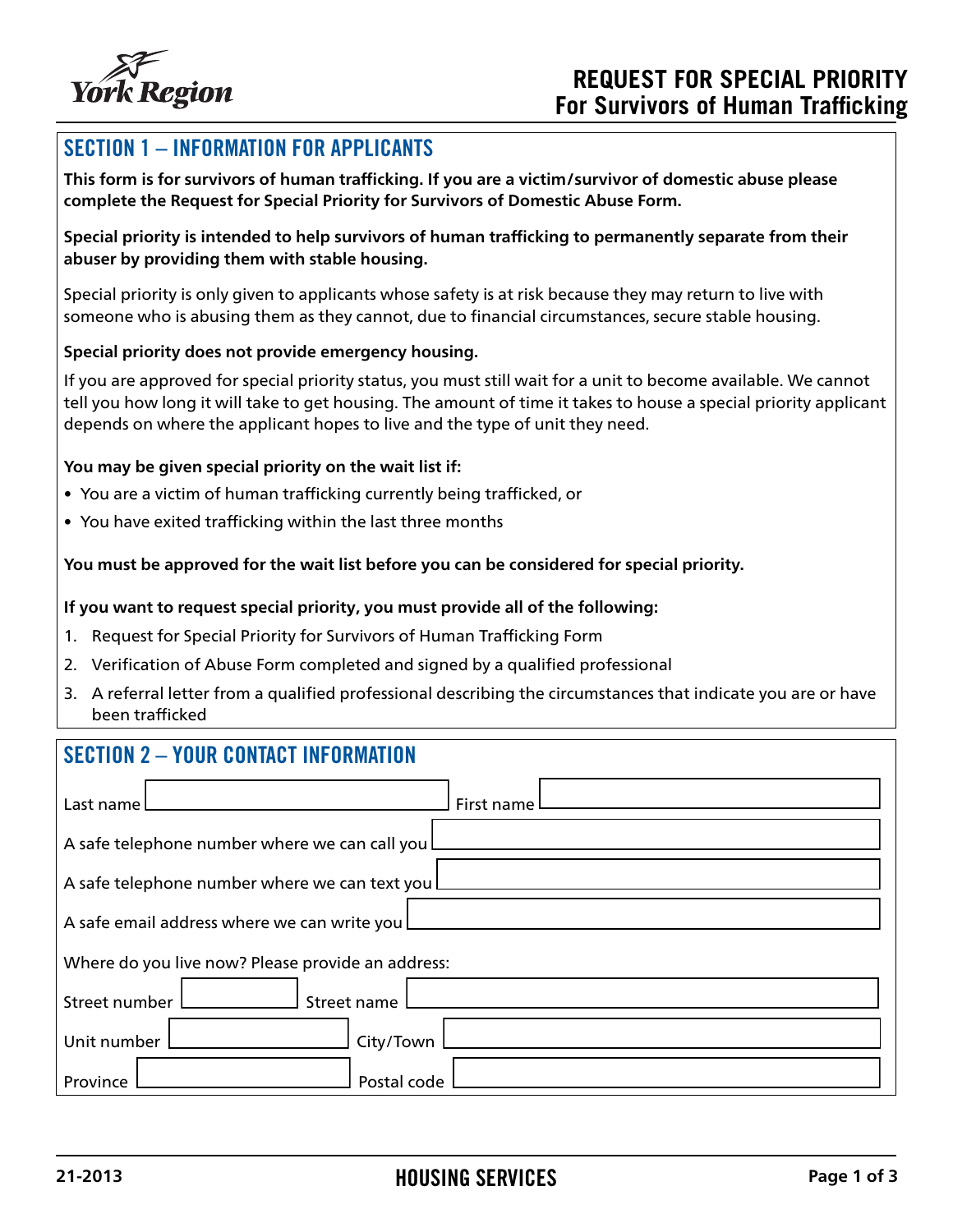

# SECTION 3 – ALTERNATIVE CONTACT

| If we cannot reach you, you may miss a housing subsidy offer. Please provide safe alternative contact |  |  |  |  |  |  |  |  |  |  |
|-------------------------------------------------------------------------------------------------------|--|--|--|--|--|--|--|--|--|--|
| information.                                                                                          |  |  |  |  |  |  |  |  |  |  |
|                                                                                                       |  |  |  |  |  |  |  |  |  |  |

We will only contact your alternative contact if we cannot reach you. When contacting this person we will only ask that your contact tell you to contact the Region. We will not disclose any information in your file to this person.

| Name of alternative contact                                                                                                                        |
|----------------------------------------------------------------------------------------------------------------------------------------------------|
| Cell number<br>Phone number                                                                                                                        |
| Your relationship to alternative contact I                                                                                                         |
| <b>SECTION 4 - DECLARATION OF TRAFFICKING</b>                                                                                                      |
| Were you or someone who lives with you a victim of human trafficking? $\circ$ Yes $\circ$ No                                                       |
| $O$ Yes $O$ No<br>Are you the person who was trafficked?                                                                                           |
| I DECLARE that: (initial next to your answer)<br>I am currently being trafficked<br>I stopped being trafficked on (approximate date):              |
| Are you applying on behalf of a child or dependent that was trafficked? $\;\bigcirc$ Yes $\bigcirc$ No                                             |
| If yes, what is their name?                                                                                                                        |
| What is the trafficker's name?                                                                                                                     |
| If you are applying more than three months after exiting trafficking, you must tell us why you have not<br>applied for Special Priority until now. |
|                                                                                                                                                    |
|                                                                                                                                                    |
|                                                                                                                                                    |
|                                                                                                                                                    |
|                                                                                                                                                    |